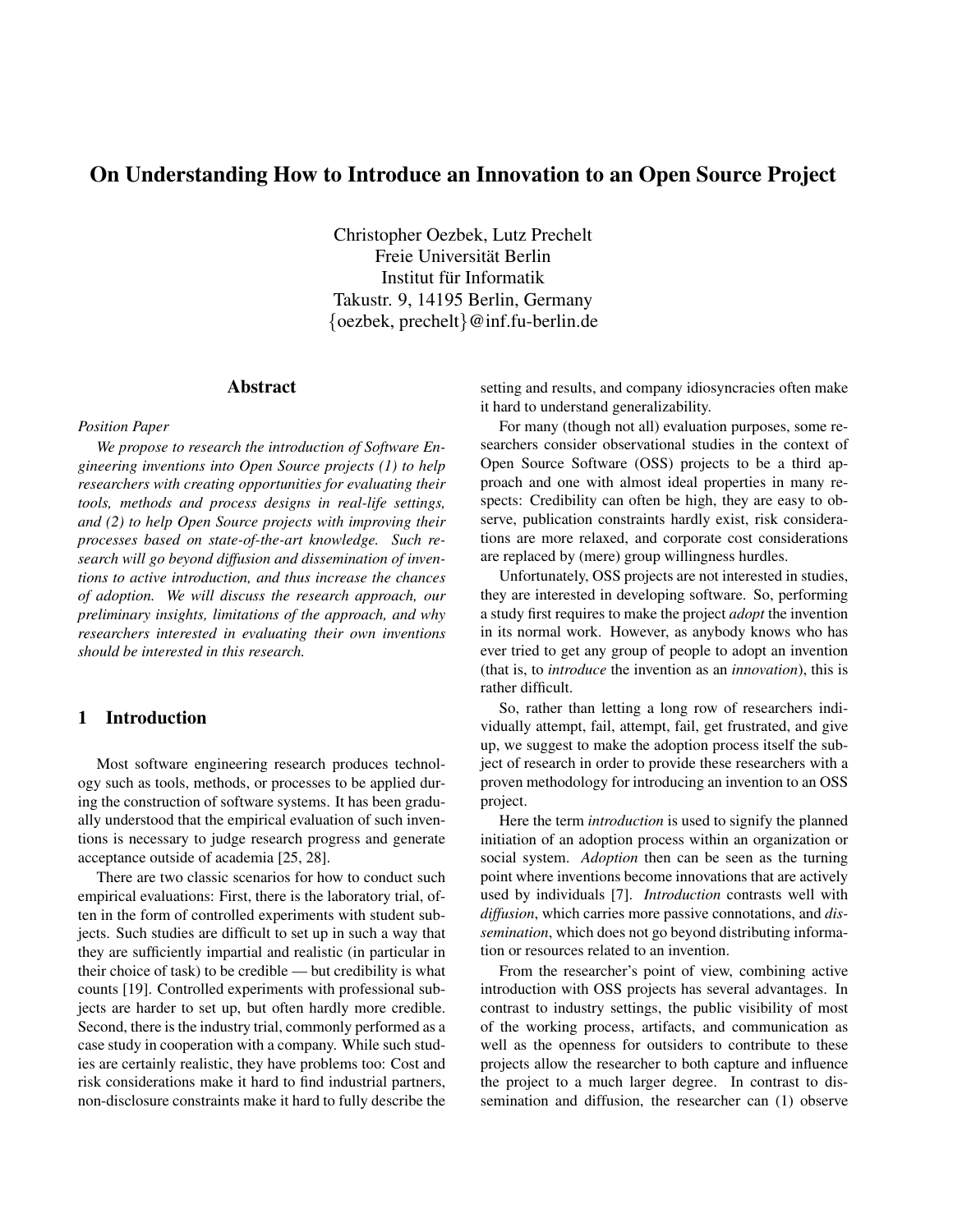the adoption and use of the invention as it happens rather than performing post-hoc analysis, (2) tailor the invention to the particularities of the project and repair problems that often plague early versions of inventions on the spot, and (3) choose the project such as to maximize the insights gained.

From the point of view of the OSS community, such research increases their chances for benefitting from software engineering improvements, given the fact that conventional approaches to managing software process improvement such as CMMI [\[5\]](#page-4-4), even approaches specialized to OSS [\[8\]](#page-4-5), do not explain how the actual introduction of the improvements should be conducted, and traditional key success mechanisms such as management commitment and support [\[24\]](#page-4-6) are unlikely to work.

The rest of the paper presents our research approach for gaining insights into the introduction of inventions in OSS projects as well as our preliminary results for the following research questions:

- 1. How to select target projects suitable for introducing software engineering inventions.
- 2. How to approach a project to offer an invention.
- 3. How to interpret reactions and make strategic and tactical decisions based on them in the course of the adoption process.
- 4. How to phase out involvement and exit the project.
- 5. How to obtain evaluation result data during and after the introduction.

### 2 Research approach

To develop an understanding of the introduction of inventions, we will perform a series of iterative casestudies [\[27\]](#page-4-7) using action-research methodology [\[2\]](#page-4-8), i.e., a circular, collaborative process of planning, acting and reflecting. These studies will be performed with three different inventions of different type and with a variety of different Open Source projects. We will not introduce several process improvements in the same project [\[9\]](#page-4-9) in order to avoid synergies or cannibalization between improvements [\[11\]](#page-4-10).

Inside each case we will gather qualitative data on action-reaction relationships and recurring patterns (using Grounded Theory data analysis methodology [\[6\]](#page-4-11)) to obtain an understanding of the key interactions during an introduction effort.

We will work on minimizing risk toward the project and on protecting the autonomy of the subjects [\[4\]](#page-4-12) by creating an atmosphere of collaboration, involvement and participation between project and researcher, and protecting privacy and confidentiality [\[3,](#page-4-13) [13\]](#page-4-14). Even though Open Source projects are very robust against negative influence from the outside, similar precautions must be taken by researchers who evaluate their inventions in projects to ensure proper ethical conduct.

#### 3 How to choose a host project?

Choosing an appropriate Open Source project when evaluating a software engineering invention is important to establish a case that is (a) typical enough to generalize to other projects, (b) suitable for the given invention, and (c) has potential for interesting interaction regarding the introduction.

In particular, the project should be Open Source not only by license but also by development style: The project members need to be distributed rather than co-located at a single company site, communication must be public and preferably archived, it must be possible for external newcomers to join the project, and basic processes and tools (such as release process, issue tracker and version repository) should be established. The distribution, observability, and openness ensure that the researcher can study the use of the invention at all, while the presence of basic processes and tools indicates that the project probably fulfills basic professional software engineering standards so that study results may generalize to other software development projects. Fortunately, with the existence of project hosts such as SourceForge these tools and processes are now standard.

Regarding the size of the project a viable middle ground must be found between too small and too large. Small projects with less than three to four developers usually have little interaction, communication overhead, tool usage, and process inefficiencies or are still in the process of establishing basic process patterns. They are thus rather unsuitable for all but the most basic software engineering inventions. Large projects with more than fifty developers on the other hand have quite the opposite problem: They usually have well established processes, so that the "not invented here" syndrome, explicit opposition, tedious consensus finding, low perceived benefit against the established processes, and high communication overhead might make it impossible for a single researcher to be heard. Accordingly, we suggested to chose a middle-sized project: five to fifty developers of whom at least five have been active during the last few months.

As a last project property, we believe it useful to target a project that has shown an affinity for change (or at least no opposition to it) in the past. In many cases this property will correlate with the openness of the project to accept new members, but it is still beneficial to study the history of in-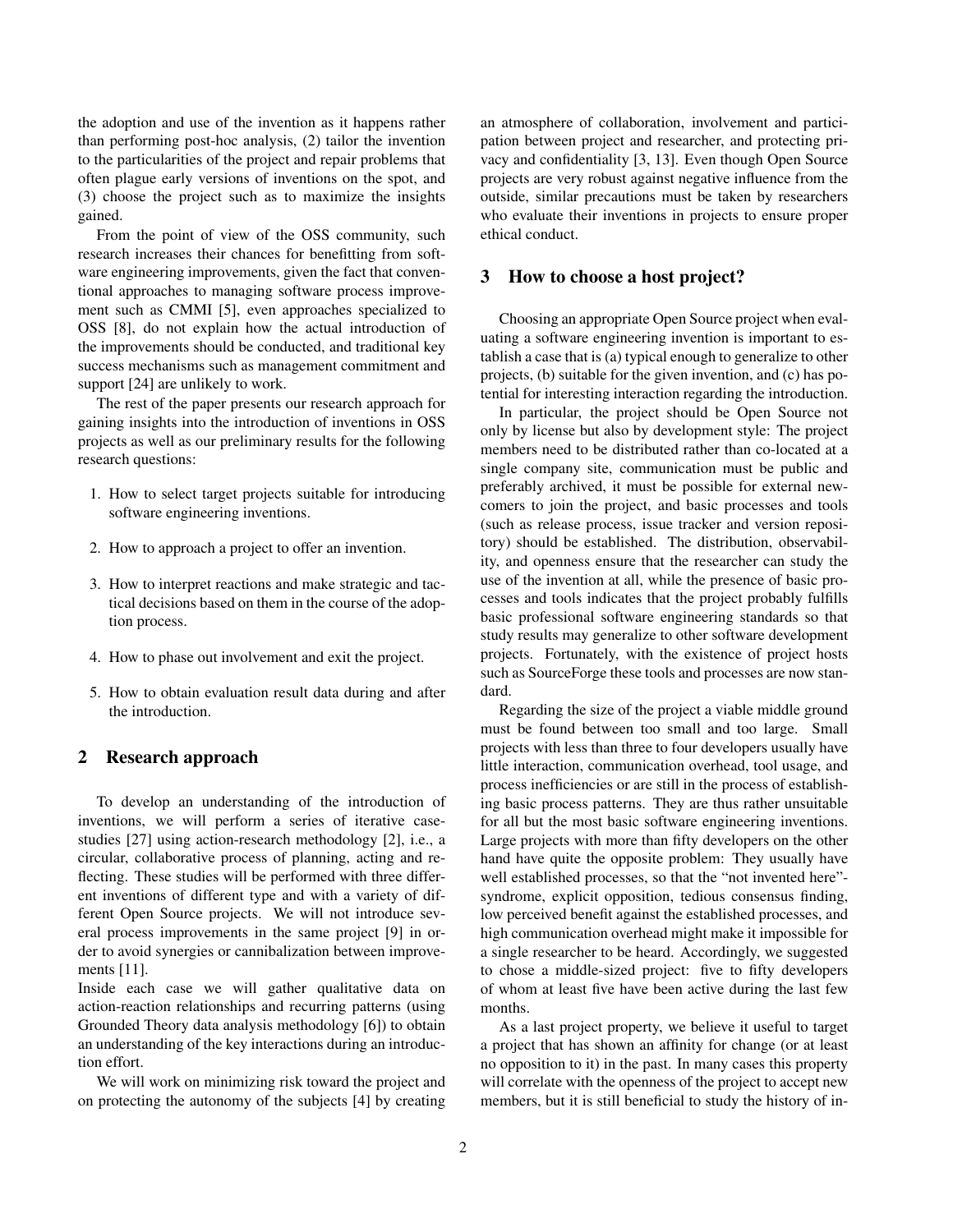ventions adopted by the project; a typical example might be the transition from the CVS version control system to the newer and clearly superior SVN.

To acquire a project somewhat randomly yet within the limitations given above, a project news announcement site like [Freshmeat,](http://www.freshmeat.net) which aggregates projects independently of their hosting, or a project listing site like [SWiK](http://swik.net) can be used. Both of these example sites offer the option to visit a project at random from the listing. While SWiK shows all projects that relate to Open Source, Freshmeat's notable limitation is its requirement for projects to run under an Open Source operating system; purely Windows-based OSS projects are not listed.

#### 4 How to approach Open Source projects?

Some knowledge exists in the literature about how to approach an OSS project [\[10,](#page-4-15) [26\]](#page-4-16). Firstly, the concept of "gift culture"[\[21\]](#page-4-17) suggests that the respect for the external participant and influence s/he carries are correlated to his/her contribution to the project. This raises the question whether the invention itself will be seen as a gift if disseminated to the project. A case study on the effects of offering a source code gift that requires further effort to integrate into the code-base of the project appears to indicate the following: Unless the gift is directly useful for the project and immediately comprehensible to the participants, chances are low that it will be accepted [\[20\]](#page-4-18). Thus, we hypothesize that the researcher should expect to spend a considerable amount of work generating these benefits until the invention is accepted and adopted.

Secondly, the researcher needs to decide whether to approach the project by contacting the maintainer and project leaders, individual developers, or by addressing the project community as a whole. Our working hypothesis is that the type of approach should be correlated closely with (a) the degree of independence of each member's adoption decision, and (b) the benefit structure of the invention. We will now explain these factors.

In *Diffusion of Innovations*, Rogers distinguishes three *types of innovation-decisions*: *optional innovationdecisions*, which each member of the project can make individually and independently, *collective innovationdecisions*, which require consensus within the project, and *authority innovation-decisions*, which are made by a small influential group within the project [\[22\]](#page-4-19).

As an example, consider the adoption of a practice such as "mandatory peer review before committing patches to version control". Such an improvement usually starts as a collective innovation-decision to improve code quality, since a general consensus is needed that every member of the project will submit his or her patch first to a mailinglist for inspection, and thus the whole community should be addressed to promote the adoption. Additionally, it also involves an optional innovation-decision by each member to participate in the review of patches sent by others, and thus can be supported by the researcher by talking to individual developers. As an example of the third kind of innovation-decision and its implications for how to approach the project, consider the introduction of a feature freeze<sup>[1](#page-2-0)</sup> two weeks prior to a release. This decision can be driven by the project leaders and maintainers in an authoritative fashion and supported technically by creating a local branch for the release in the version control system. Individual members can undermine the decision, but they need not take specific action to make it a reality. Thus, the researcher should communicate directly to the project leaders.

The second important property of the invention that affects the approach is the *benefit structure* of the invention offered by the researcher, i.e., the return on investment or relative advantage [\[22\]](#page-4-19) for each project member in contrast to the return on investment for the whole project. The documentation of the project, for instance, does not provide a high return on time spent for the experienced developer who writes it, yet the information is highly useful for new developers (where they might provide large returns for the project). Inventors often understand the *increasing returns* [\[1\]](#page-4-20) promised by their invention but tend to overlook that (a) individual project members driving the introduction might not benefit from the improvement sufficiently to compensate for the effort *they* spend on it and (b) the benefits might be hard to measure or only visible in the long-run.

We hypothesize that the researcher should start the approach with those project members who can gain immediate benefits. Instead of asking other project members to perform tasks with a negative bottom line in terms of their personal benefit, those tasks should be performed by the researcher initially. Later on, when the benefits become visible and affect individuals in the project, the researcher will have a much better chance to involve project members and withdraw from these activities.

### 5 How to interpret reactions and make strategic and tactical decisions?

When introducing inventions and novelties of any kind into a social system, the researcher should expect *rejection*, *adoption*, and *reinvention* as ultimate reactions to occur both on the individual and group level [\[22\]](#page-4-19).

Rejection is the decision not to adopt an innovation. It might occur both actively, i.e. after considering the adoption or even conducting a trial, or passively, i.e. without any consideration at all [\[22\]](#page-4-19). Passive rejection, i.e. not getting

<span id="page-2-0"></span><sup>&</sup>lt;sup>1</sup>In a software release process, a feature freeze is the point from which onwards no new features must be introduced; only defect corrections and documentation are allowed to be performed.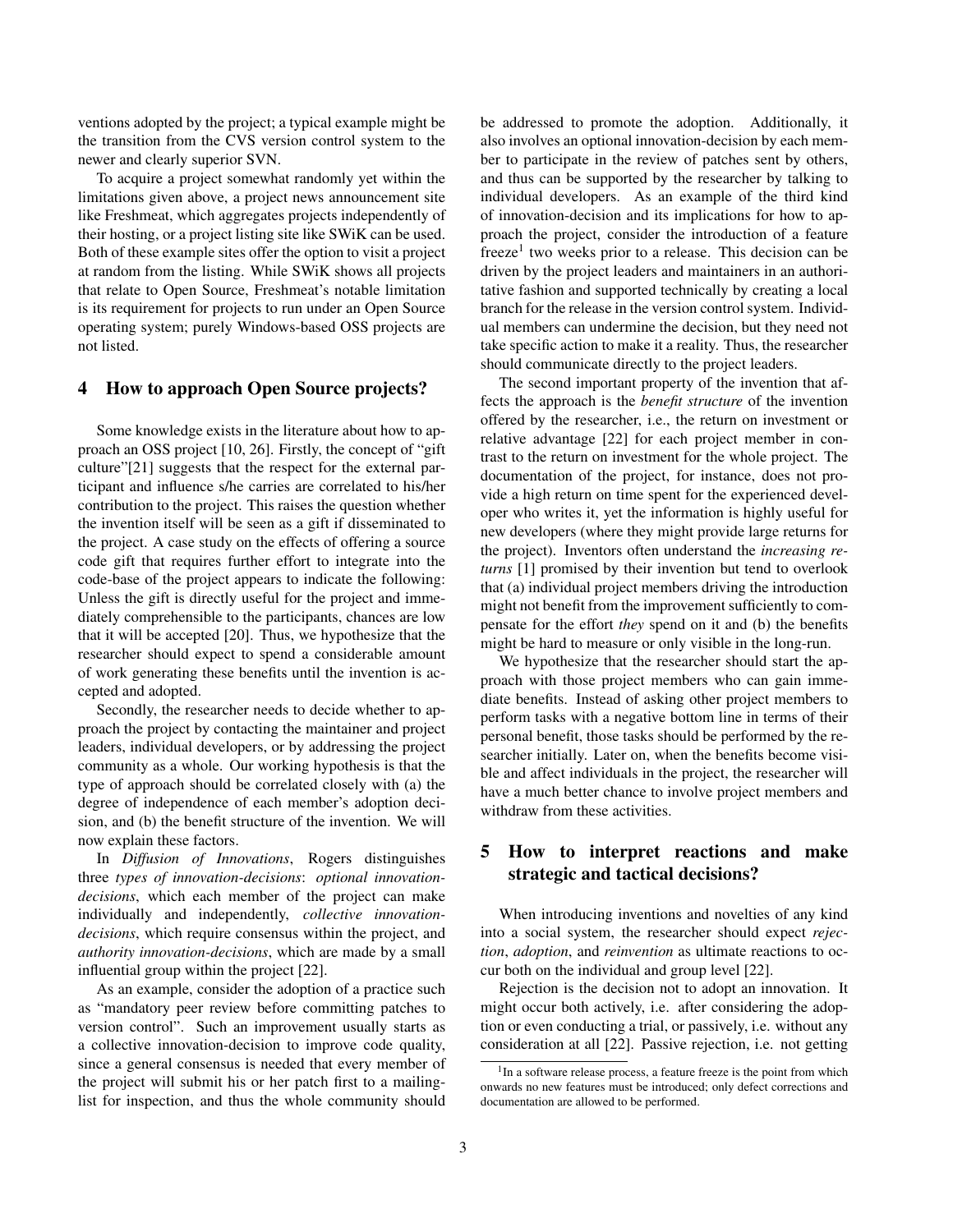a response at all, is not uncommon even if the researcher explicitly expresses interest in joining the project [\[26\]](#page-4-16).

Reinvention occurs if members of the project take up the invention and recast or reuse it in unexpected and unintended ways. Reinventions might prove highly beneficial for the researcher, as they may point to new fields of application for the invention.

Of course, there is still a lot of room for interaction between the project member, researcher and technology until these ultimate reactions are made. Social science literature provides various models for such discourse such as the theory of fields [\[12\]](#page-4-21) or network-actor theory [\[17\]](#page-4-22). We have chosen to follow the innovation model developed by Denning and Dunham [\[7\]](#page-4-3). In this view, the innovation process starts with (1) the sensing of possibilities for change and (2) a vision of what might result from the change. (3) Offering this vision to the affected people (or other units of adoption) and receiving their feedback allows the idea to be shaped into something that can be (4) executed and implemented in concrete terms resulting in a product, process or social improvement. It is only after the invention has been (5) adopted by the desired target population and (6) sustained as a successful novelty that a successful introduction of innovation has occurred. In the setting discussed here, the first two stages will more focus on the tailoring of the existing problem, vision and invention rather than the generation of new ideas and implementation.

## 6 How and when to phase out involvement and leave?

Our current working hypothesis is that the researcher can leave a project when s/he has successfully established the innovation as self-sustaining, or if the adoption has failed and no clean-up work remains to be done. In successful cases, withdrawal from the project should be gradual rather than abrupt or it may endanger the success and cause harm to the project. Leaving a project after a failed introduction on the other hand obliges the researcher to clean up, say, revert changes to the code-base or reinstate previous infrastructure before a (gradual) withdrawal is in order.

#### 7 How to obtain evaluation results?

The actual evaluation of the invention under investigation is highly dependent on the nature of the invention itself and on the particular evaluation research goal. For some inventions the successful adoption itself can be a sufficient success, while others can only be judged by comparing product, process, or usage metrics to their baseline values prior to introduction. A third kind of invention might require the developers to be surveyed about their experience with the new technology.

Independent of these three basic approaches, the researcher will probably gain the most practical, albeit qualitative, insights for improving and assessing the invention by communicating with the project during the introduction. A researcher using the action research perspective may view this as the primary result.

#### 8 Chances, limitations and conclusion

In the end, the question remains whether the experiences gained with introducing software engineering inventions in OSS projects can be applied to other settings (*external validity*). These might include differences in project sizes, application domains, software architectures, non-volunteer personnel, management, distribution and work-place setting, prior experience with software engineering methods, etc. The most common target setting is a revenue-dependent corporate environment. The following arguments argue why evaluation results from OSS projects may transfer to such environments: 1) Open Source developers are notorious for being critical of academic results, (2) availability of management championship and extrinsic motivations (like pay) can often spur adoption and use, and (3) full-time employees will benefit more from economies of scale and learning effects than part-time OSS developers.

The most notable limiting factor of our research approach is the restriction on the type of invention feasible for investigation. The diffusion of innovation literature lists several attributes of invention that will affect their rate of success for being introduced: (1) The *compatibility* of the invention with existing technology, values, and beliefs<sup>[2](#page-3-0)</sup>, (2) the intellectual and technical *complexity*, (3) the *observability* of the resulting effects of the invention, (4) the possibility to experiment with the invention (*trialability*) before committing to it, and (5) the *uncertainty* about the invention [\[22\]](#page-4-19). Halloran and Scherlis hypothesize more specifically with regards to OSS projects that these tend to distinguish sharply between trusted and untrusted contributions ("walled server" metaphor) and that inventions need to preserve this distinction to be applicable to OSS projects [\[15\]](#page-4-23)). This limits the approach as follow: while successful introduction suggests a valuable invention, failed introduction may be the result of specific properties of the OSS project (such as the walled-server) and may not say much about the real qualities of the invention.

As a second limitation we note that in contrast to fieldwork and ethnographic studies conducted with companies (see for instance [\[18\]](#page-4-24)), it will be difficult to study the actual working processes and practices of each project participant since only the intermediates and process results, say, bug reports, CVS commits, and mailing list discussions are visible

<span id="page-3-0"></span><sup>2</sup>For instance, OSS projects may reject tools that are not licensed as Open Source software themselves.